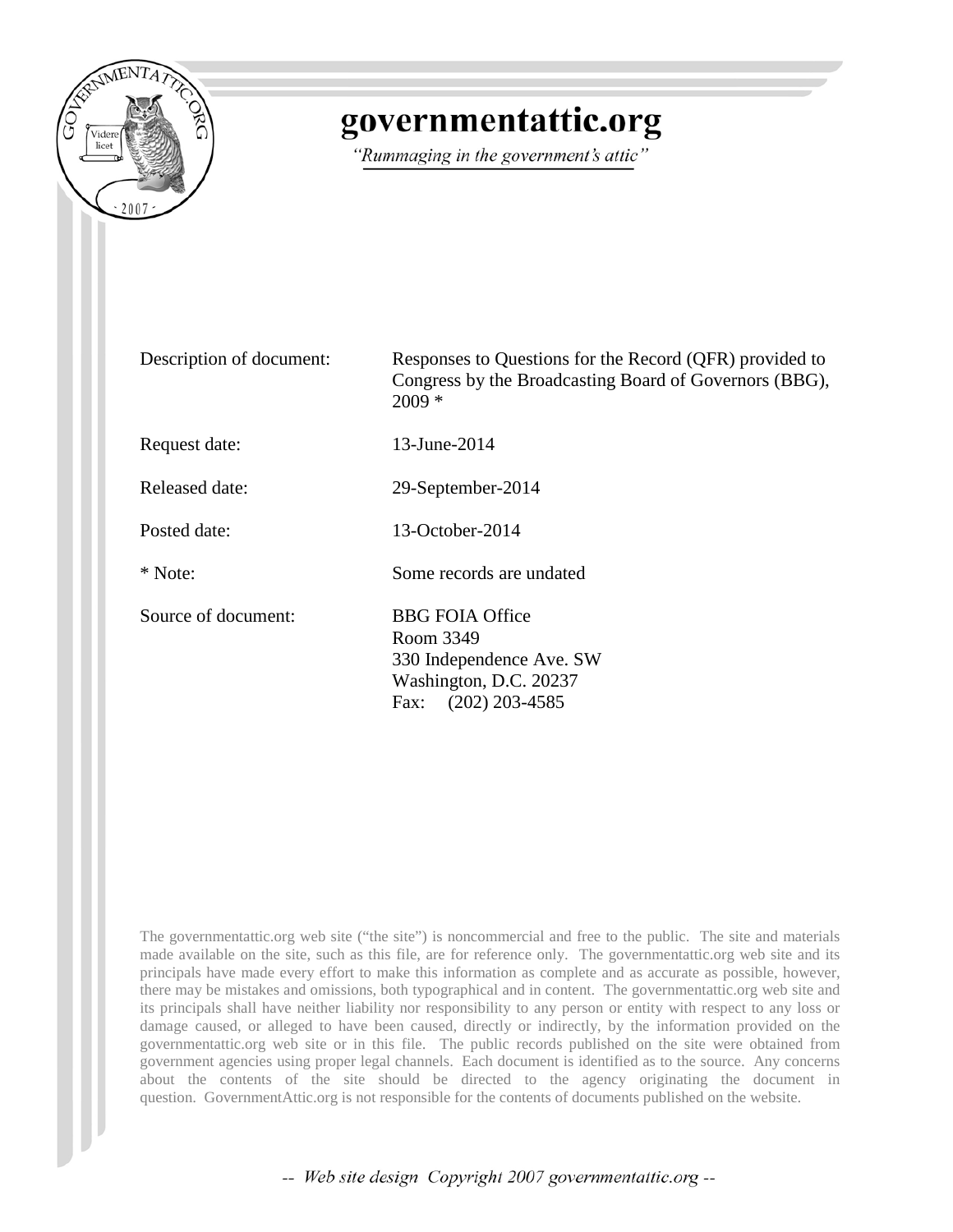

330 Independence Ave.SW Cohen Building, Room 3349 Washington, DC 20237

T 202.203.4550 F 202.203.4585

*Office of the General Counsel Freedom of Information and Privacy Act Office* 

September 29, 2014

#### RE: Request Pursuant to the Freedom of Information Act - FOIA #14-040

This letter is an acknowledgment of your Freedom of Information Act (FOIA) request to the Broadcasting Board of Governors (BBG), dated June 13, 2014, which the Agency received June 16, 2014. In your request, you ask for "a copy of each response to a Question for the Record (QPR) provided to Congress by the BBG, created since January 1, 2009, and if too voluminous, narrow the scope to records created since January 1, 2012."

Since this office receives a large quantity of requests each year, your request was assigned Reference Number FOIA14-040. You should refer to this number in all future correspondence so that your file can be located in a timely fashion to provide you with the best service possible. Also, be advised that the Agency processes FOIA requests on a first in, first out basis.

For purposes of assessing fees pursuant to the OMB Fee Guidelines, you were placed in Category III, the "all other requester" category. Consistent with Category III, you were to be assessed charges to recover the full direct costs of searching for the requested documents and the duplication of those documents. However, the agency has completed its search and review of the documents you requested, and no chargeable fees were associated with your request. Certain information was redacted pursuant to FOIA Exemption 6 to protect the personal privacy interests of the individuals concerned, and those redactions are marked  $(b)(6)$  on the documents.

This completes the agency's response to your request and it is now closed. Because information was redacted from the responsive documents provided, you may appeal those adverse determinations. If you wish to do so, you must send your appeal within thirty (30) calendar days from the date of this letter to the Chairperson, Access Appeal Committee, BBG, Suite 3349, 330 Independence Avenue, SW, Washington, DC 20237. For all other inquiries, I can be reached at the address and phone numbers listed above.

Sincerely,

 $K - x + 66$ 

Andrew T. Krog FOIA and Privacy Act Officer

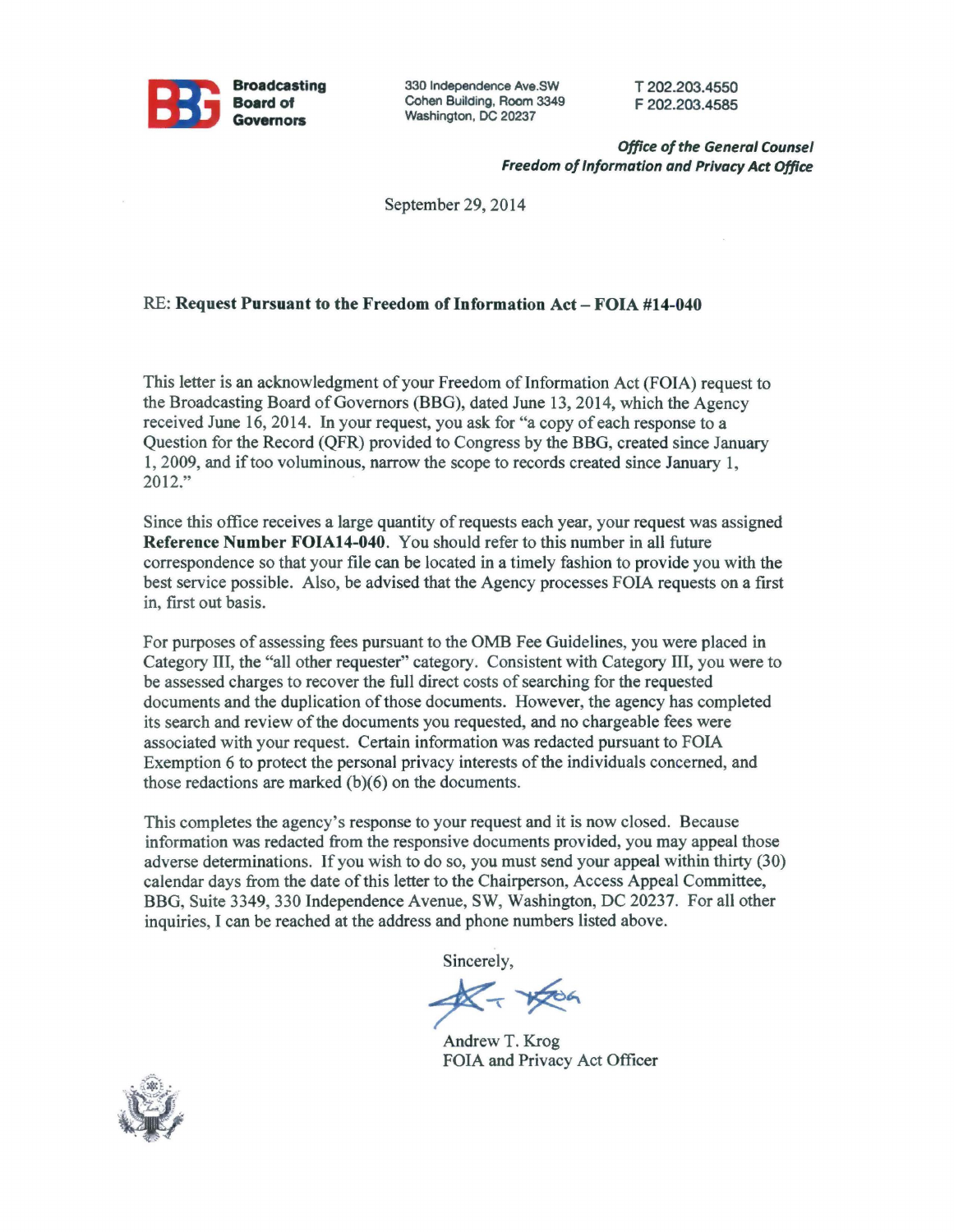## **Questions for the Record Submitted to Secretary of State Hillary Clinton by**  Senator John Kerry **(#12) Senate Foreign Relations Committee**  January 13, 2009

### **Question:**

On January 1, 2009, the Government of Azerbaijan abruptly terminated broadcasts of Radio Free Europe (RFE) on its domestic airwaves. This termination effectively ended broadcasts to 80-90 percent ofRFE Azeri service's listeners. The position of the Azeri government is that Russian and Iranian radio broadcasts were also terminated. Both of these countries share long borders with Azerbaijan, which regularly broadcast in Russian and Azeri. Needless to say RFE and the BBC do not enjoy similar geographic advantages. U.S. funds RFE in order to increase the plurality of information in relevant countries. What can and should the Secretary of State, who sits on the Broadcasting Board of Governors and has responsibility for RFE, do to ensure that listeners in Azerbaijan and other countries can continue to receive these broadcasts?

#### **Answer:**

Radio Liberty and Voice of America -- alongside the BBC -- are, indeed, a much needed source of information for Azerbaijani citizens to participate in a pluralistic debate. We have been clear in our communications from Washington and the Embassy in Baku that removal of the broadcasts from domestic radio and television frequencies constituted a serious setback to freedom of speech in Azerbaijan. Without distribution on these popular domestic channels, VOA and RFE/RL's substantial audiences in Azerbaijan will be lost. The U.S. Ambassador in Baku made it clear that continuing this course will fundamentally alter the relationship between our governments.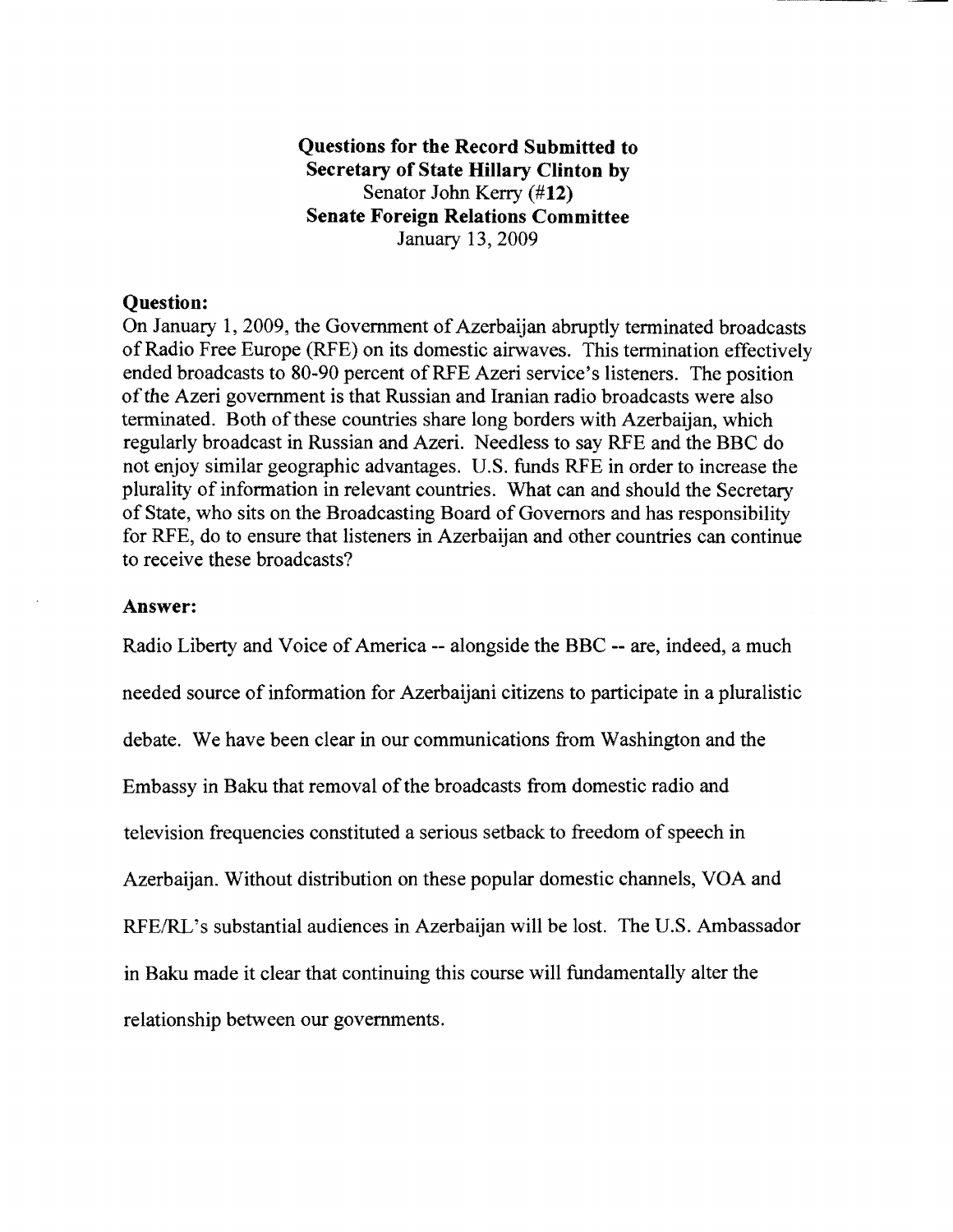Representatives of the Broadcasting Board of Governors and the Embassy have requested that talks begin in early February aimed at restoring VOA and RFE/RL access to the same frequencies they were licensed to use prior to January 1, 2009, where they can continue to inform public discourse as Azerbaijan moves forward with its democratic debate. We remain committed to working with the government of Azerbaijan to ensure that these broadcasts can continue on the radio and television networks where they enjoyed a substantial audience.

Unfettered access to information across international borders is fundamental, and the Department will be vigorous in defending this right wherever it is threatened.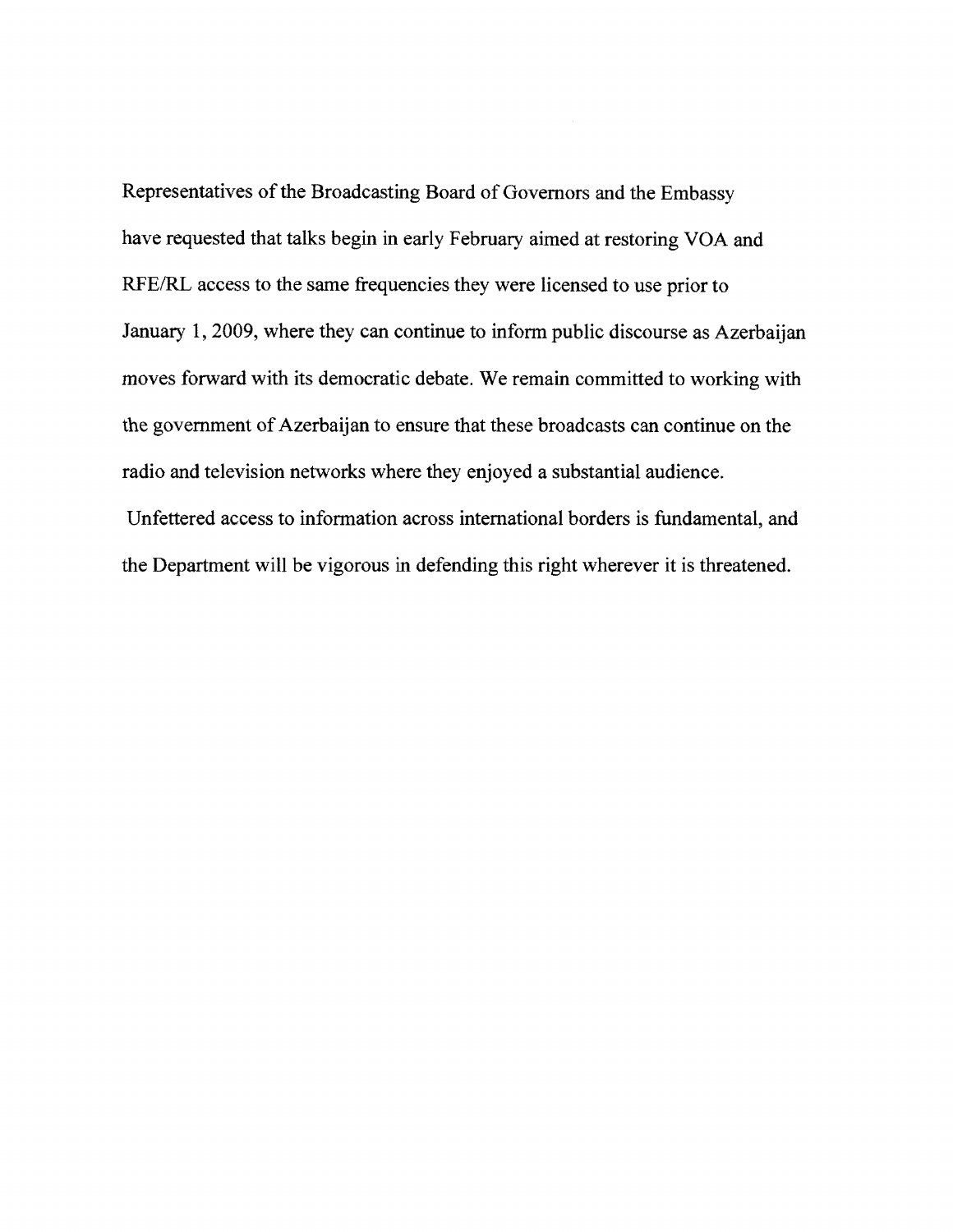| Drafted: (b) (6) |             |  |  |
|------------------|-------------|--|--|
| Cleared:         | $(b)$ $(6)$ |  |  |
|                  |             |  |  |
|                  |             |  |  |
|                  |             |  |  |
|                  |             |  |  |
|                  |             |  |  |
|                  |             |  |  |
|                  |             |  |  |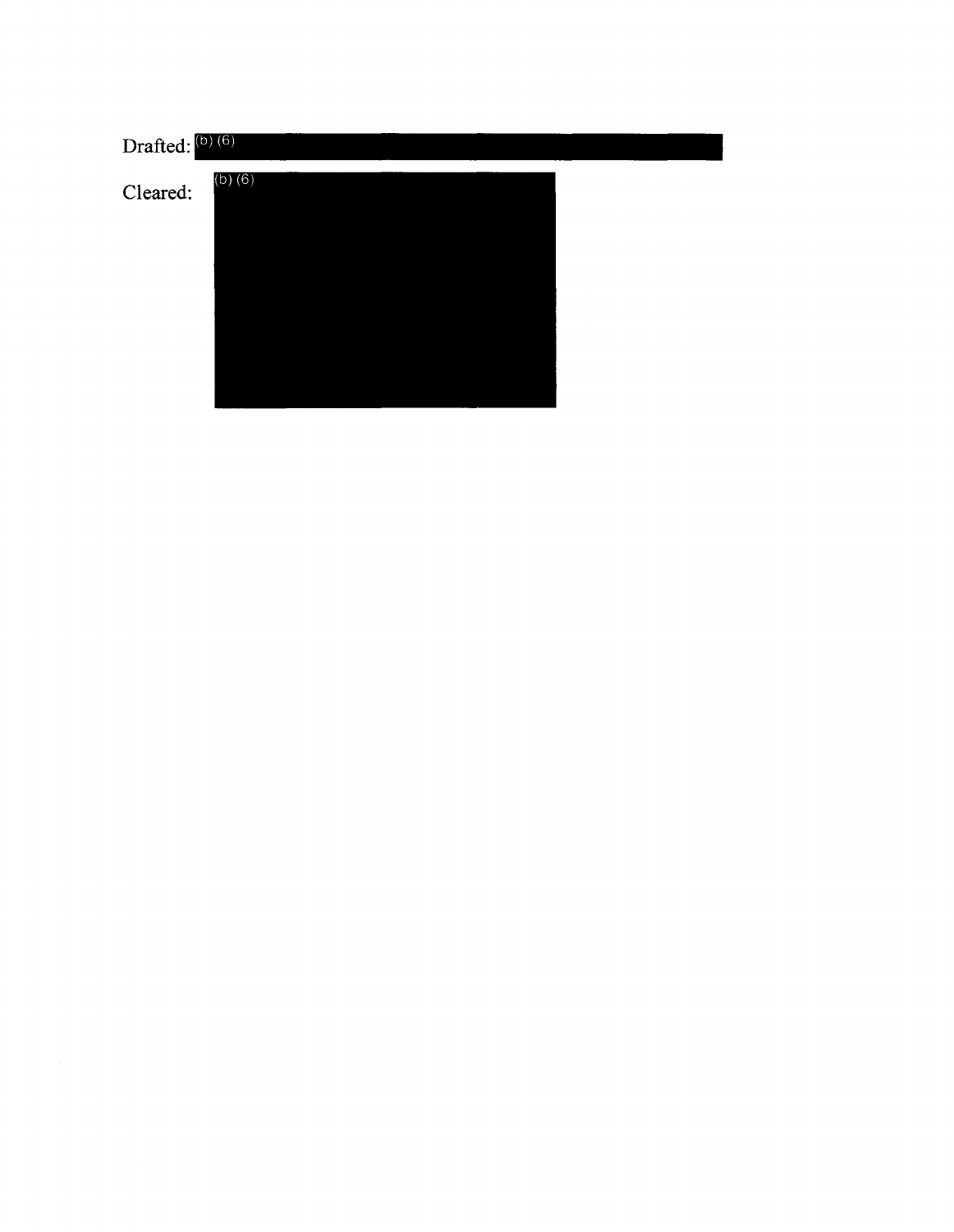# PRE-HEARING QUESTIONS for the RECORD SENATOR JOHN KERRY NOMINATION of MICHAEL MEEHAN to be MEMBER, BROADCASTING BOARD of GOVERNORS

Please provide the following information in relation to the recent incident involving you and Weekly Standard reporter John McCormack:

a. a detailed description of the incident;

I accompanied Massachusetts Attorney General Martha Coakley to an event on Capitol Hill on Tuesday, January 12th. Upon exiting the event the Attorney General paused on the sidewalk in front of a crowd of reporters, campaign operatives and others.

When she finished taking questions from the media, she proceeded to leave the event and was pursued up the street by several individuals who continued to shout questions, impeding her progress down the sidewalk. In the commotion, I became entangled with an individual who was rushing past me. He fell over a low patio fence. I stopped to help him up, asked him ifhe was alright and he said yes. I asked him ifhe was a member of the media, as he was not wearing any media credentials. After showing me his credential from his wallet, he ran past me and I departed for my vehicle.

In the commotion of the moment, I believe I acted too aggressively in trying to ensure the safety of the Attorney General. Upon discovering the name of the reporter, I attempted to contact him several times to apologize. He returned my calls late the next afternoon and accepted my apology.

b. whether you knew Mr. McCormack prior to the incident and whether there had been any previous incidents of a similar nature between the two of you;

I did not know Mr. McCormack prior to the event. We had never met or had a professional interaction previously.

c. a description of any subsequent contact between you and Mr. McCormack concerning the incident, including whether you apologized to Mr. McCormack; and

As mentioned above, upon learning his name I attempted to contact Mr. McCormack through his office phone number. I placed several calls to him late Tuesday evening and Wednesday morning, and left an apology on his office voicemail. He returned my call on Wednesday afternoon, at which time I apologized to him directly and he accepted.